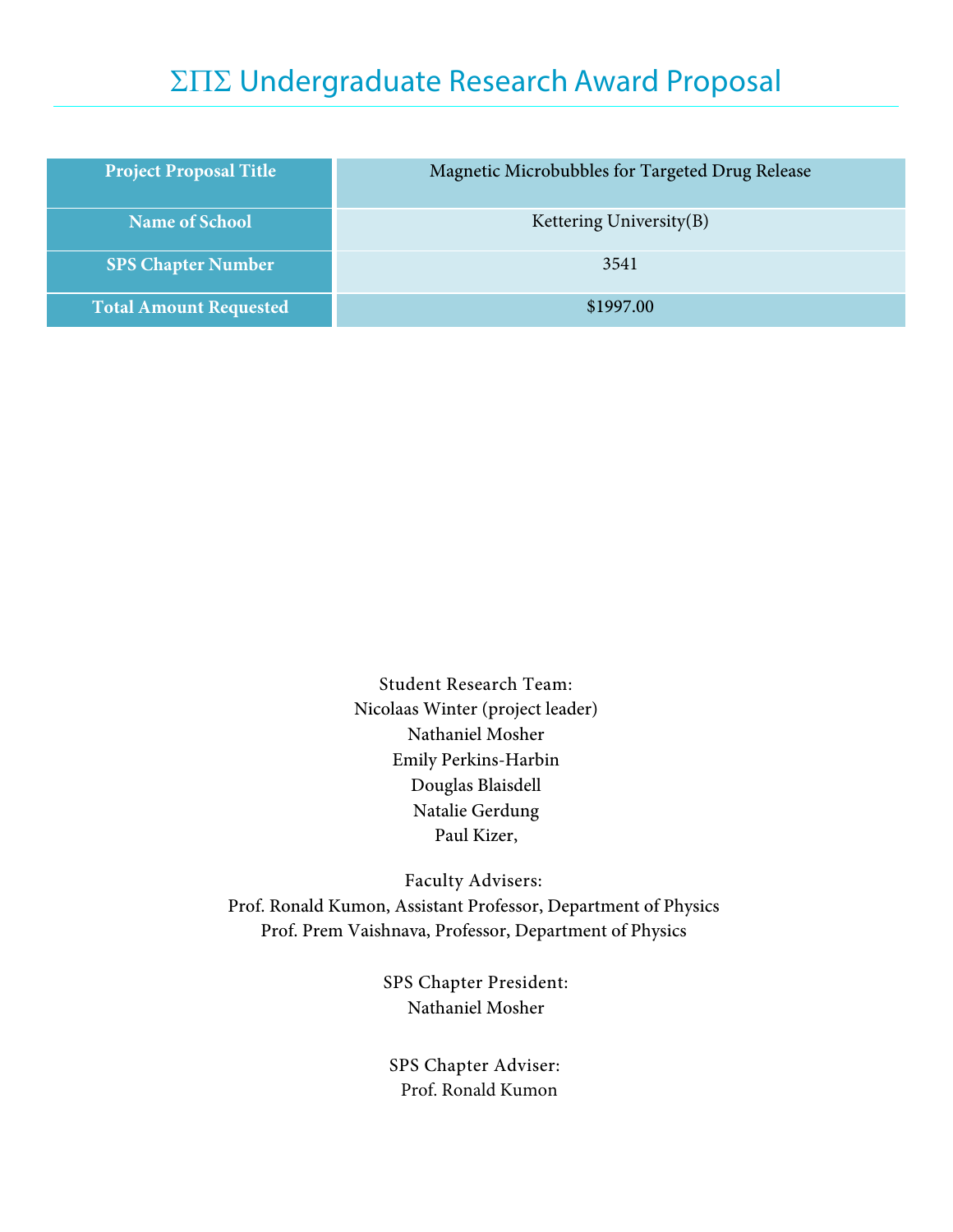# Abstract

We propose to synthesize and characterize magnetic microbubbles for examining the use of magnetic microbubbles for targeted drug delivery. Using magnetic microbubbles a carriers, we will test how well drugs can be dispersed by means of ultrasound and hyperthermia.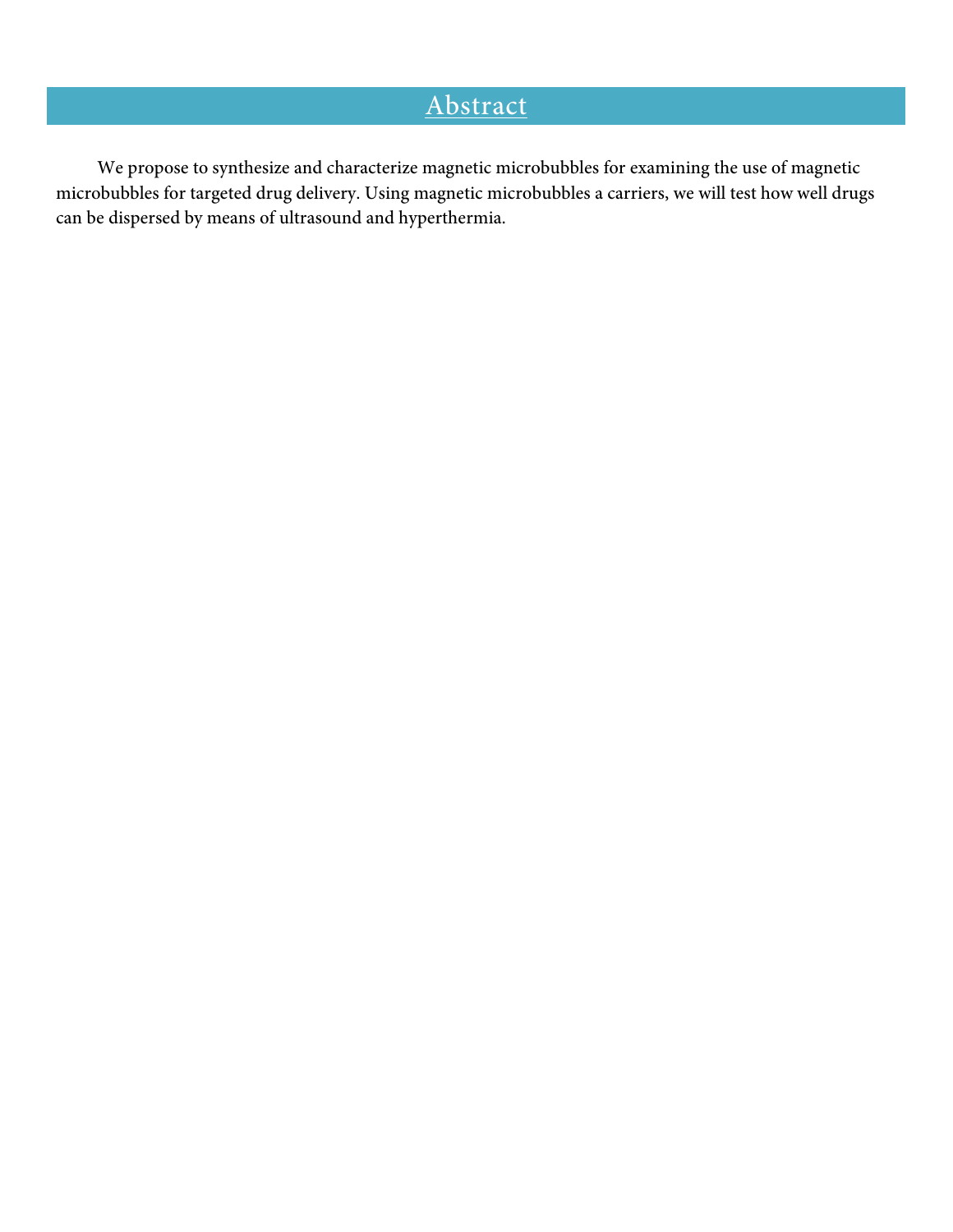## Proposal Statement

#### Overview of Proposed Project

Ultrasound microbubbles (UMB) are tiny gas-filled lipid shells that have a variety of medical uses. One use is the delivery of anti-cancer drugs. UMB carrying an anti-cancer drug can be exposed to ultrasound to release their payload. Magnetic Microbubbles (MMB) are UMB with a shell of embedded magnetic nanoparticles (MNP). Magnetic nanoparticles that go into the UMB can also have anti-cancer drugs attached.

Faculty at our university have been working with UMB, MMB and MNP in various research projects. Currently, there is research into the use of MMB for targeted drug delivery (1). This involves using the magnetic properties of MMB to guide them to and concentrate them in a specific region, which may result in better drug delivery over UMB.

We wish to test if MMB have the same capacity for drug release as UMB. Determining that MMB and UMB have equivalent dispersal will show the feasibility of MMB for drug delivery. We also want to determine if magnetically-induced hyperthermia (the heating that occurs when MNP are exposed to alternating magnetic fields) has an effect on the drug's release.

To answer these questions in the first phase of the project we will be conducting experiments to compare the drug release of UMB and MMB exposed to varying combinations of ultrasound and magnetically-induced hyperthermia. To do this we must first synthesize MNP, synthesize MMB and either purchase or synthesize UMB. After these materials have been characterized we will perform three experiments (with appropriate controls):

- 1. Measure the release of drugs from MMB and UMB exposed to ultrasound (MMB and UMB will be measured separately for all cases).
- 2. Measure the release of drugs from MMB and UMB exposed to magnetically-induced hyperthermia.
- 3. Measure the release of drugs from MMB and UMB exposed to both ultrasound and hyperthermia.

In the second phase of the project, we will perform studies to determine the optimal parameters for maximizing drug absorption into the MNP and MMB and for maximizing drug delivery by ultrasound and/or magnetic field.

This project will also allow students to participate in a rich and active research field with medical relevance. Participants will have the opportunity to work with scientific equipment and gain valuable knowledge about performing research. Some students may also use this research to satisfy Kettering's requirement to complete a senior thesis. The project will also provide members of our SPS chapter a unifying opportunity to work together on a single project. We plan to present our research at undergraduate poster sessions at Kettering, and at national conferences and possibly even publish the results in a peer-reviewed journal. We also hope to promote our work at local events like recruiting days for high school students on campus, local science fairs, and/or our neighborhood children's museum.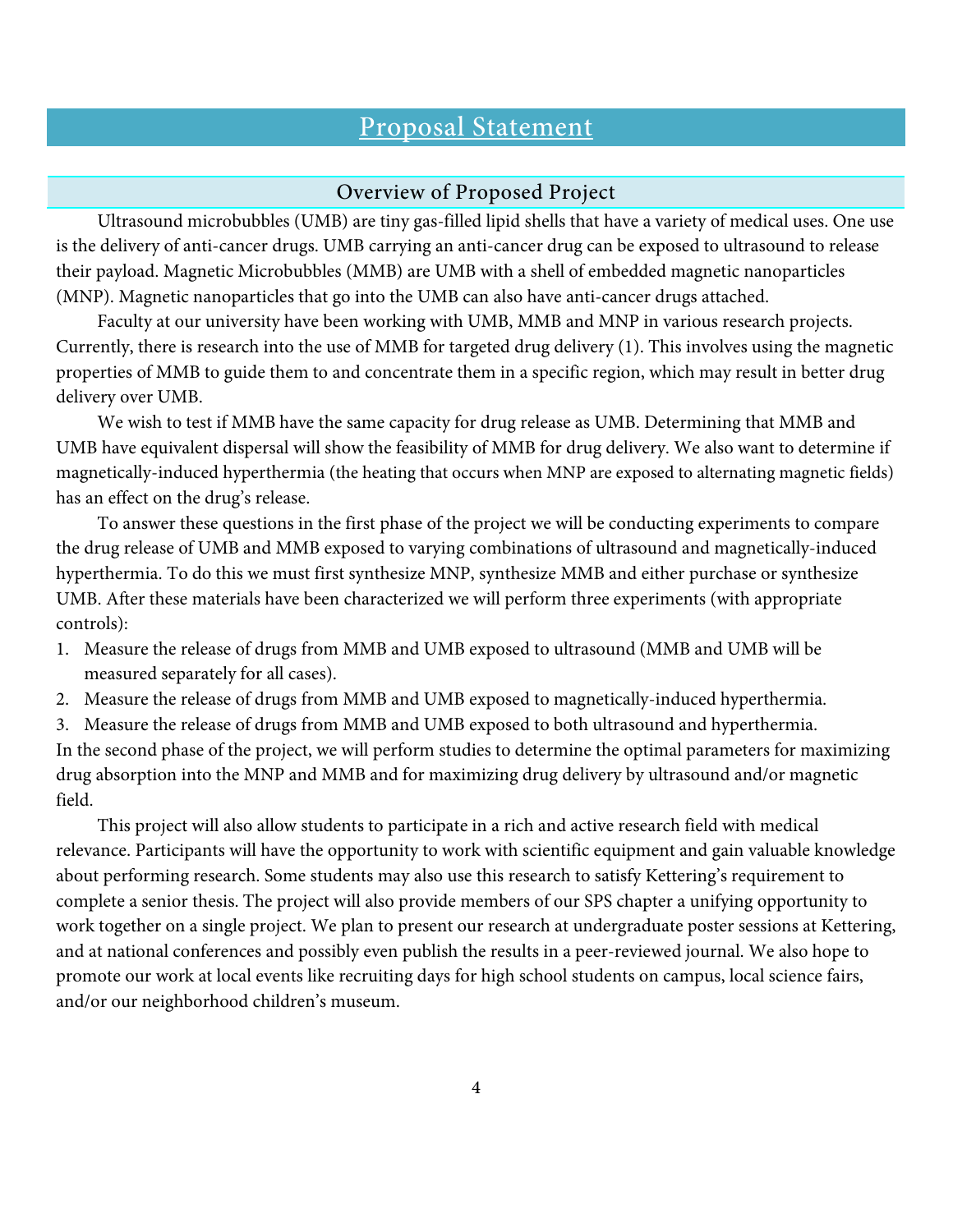#### Background for Proposed Project

Magnetic nanoparticles (MNP) have been used in a wide variety of application. Their small size allows them to penetrate many tissues. When inside of a body a magnetic field can be used to guide the particles to specific areas. Once in place, an alternating magnetic field can be used to heat the MNP via mechanisms of Brownian relaxation (frictional interaction) and Néel relaxation (magnetic viscosity), which then causes heat transfer to the surrounding tissue. These properties have been shown to be useful for cancer treatment via hyperthermia and drug delivery (2, 3). Magnetically-induced hyperthermia is the heating that occurs when MNP are exposed to alternating magnetic fields.

Ultrasound microbubbles (UMB) are also being examined for their use in drug delivery (4). Exposing UMB near a tumor region to ultrasound will cause them to oscillate or collapse. If anti-cancer drugs are either attached to the bubbles or in the vicinity of the tumor, enhanced delivery of the drug can be achieved via transiently-increased diffusion or transient creation of pores.

MMB have the properties of both UMB and MNP. MMB show promise for enhancing and targeting the delivery of drugs. The magnetic properties of MMB may allow them to be guided to and concentrated in a specific region of the body. The concentration of the drug would mean better delivery and less negative effect on cells that are not targeted.

#### Expected Results

We expect that our research will show that MMB release more drugs when exposed to ultrasound and magnetically-induced hyperthermia than MMB or UMB exposed to ultrasound alone. We also expect MMB exposed to ultrasound to release equivalent amounts of a drug as UMB exposed to ultrasound. If this is the case, then MMB will have been shown to be a feasible replacement for UMB. This will allow for further testing on delivery of MMB via their magnetic properties.

### Description of Proposed Research - Methods, Design, and Procedures

#### SYNTHESIS

Nanoparticles. We will be using iron(II) oxide as our MNP. Synthesis will be done via a standard coprecipitation method (5, 6). We expect that this method will create nanoparticles of approximately 8 to 20 microns in diameter. To prevent clumping of the MNP, we will be coating the MNP in dextran by mixing the MNP with an alkaline dextran solution via a known method.

MNP functionalization. The dextran MNP will be functionalized by coating the particle with a rhodamine dye as a model drug. Rhodamine is a dye that changes its absorption properties when released from the MNP into solution. The MNP will be incubated for a fixed time (e.g., 2 hours) to allow the rhodamine to bond with the dextran. The resulting functionalized MNP will be loaded into the microbubble shell via sonication (described below).

Microbubbles. Synthesis of the MMB will be done via a published method (3). In brief, a phospholipid molecule (L-α-phosphatidylcholine) will be dissolved in an aqueous solution with the functionalized MNP. The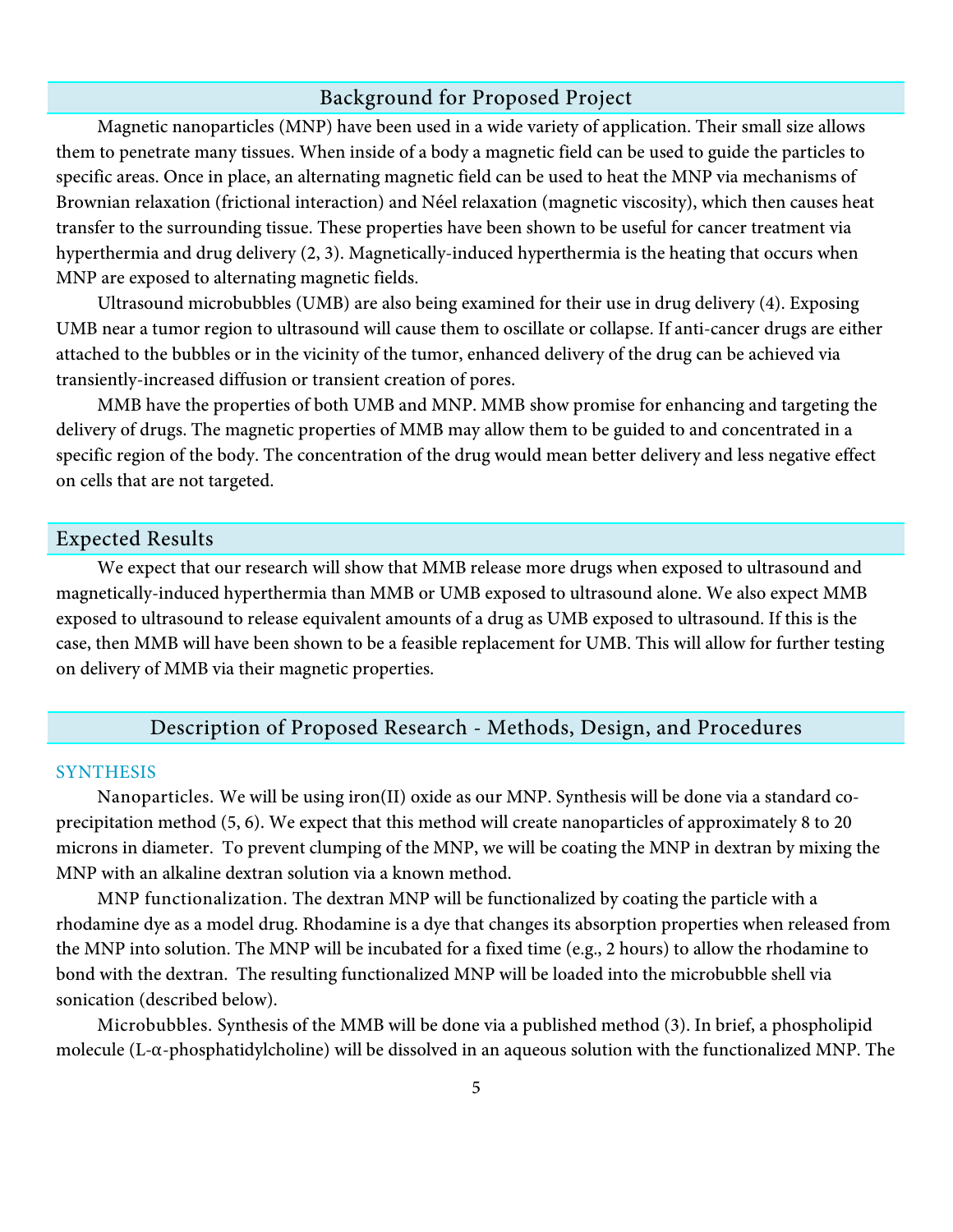solution will then be exposed to a sonicator (a.k.a., a sonic cell dismembrator), which creates an high-intensity ultrasound signal at 20 kHz. This process results in vigorous bubble formation in the solution and results in spontaneous creation of the MMB, which have a gas core surrounded by a stabilizing phospholipid shell with the MNP embedded in the shell. We will also attempt to embed the MNP in a commercially-available and clinically-approved microbubble (Definity, Lantheus Medical Imaging) with a lipid shell and perfluorocarbon  $(C_3F_8)$  gas core.

#### **TESTING**

Characterization of MNP. Characterization of our MNP size and composition will be done using x-ray diffraction (XRD) and scanning electron microscopy (SEM) at Kettering University. We will also measure particle size distribution using transmission electron microscopy (TEM) and measure saturation magnetization via SQUID magnetometry at Wayne State University in Detroit, MI, through Prof. Vaishnava's collaboration with faculty there.

Characterization of microbubbles. We will measure the size distribution of our microbubbles via an optical microscope at Kettering. The microbubbles will be placed into a small chamber (or hemocytometer) to image the bubbles and measure the size distribution via microscopic imaging techniques.

Hyperthermia system. The MNP will heat up when exposed to an alternating magnetic field. To accomplish this task, we will use an magnetic induction system available at Kettering (Ambrell system in Prof. Vaishnava's lab). This system will allow us to vary the magnetic field frequency from 150 to 450 kHz and field strength from 50 to 150 gauss.

Ultrasound system. Ultrasound will be applied using a focused ultrasound transducer, amplifier, and pulser or function generator (from Prof. Kumon's lab). The transducer has a center frequency of 1 MHz and has the ability to apply pressure pulses that can oscillate and break the microbubbles.

Model drug release: Initial delivery testing. Testing the drug release properties will be done in three sections during the first phase of the project. The MMB will be placed into solution. The solution will then be treated under various conditions and then analyzed for release of the model drug (rhodamine) by spectrophotometry. The test conditions will include:

- 1. Control condition (no ultrasound or hyperthermia)
- 2. Ultrasound exposure.
- 3. Magnetically-induced hyperthermia.
- 4. Both ultrasound and magnetically-induced hyperthermia.

These tests will determine if the synthesized MMB are effective for enhancing release of the model drug, as suggested by some studies.

Model drug release: Optimization of delivery parameters. Once we demonstrate the possibility of reliable synthesis of MMB and delivery, the second phase of the project will determine the optimal properties of the drug absorption into the MNP and MMB and for maximizing drug delivery by ultrasound and/or magnetic field. Drug absorption into the MNP may be optimized by changing incubation time and possibly by changing particle size or shape. Delivery may be optimized by changing magnetic field parameters (e.g., frequency, field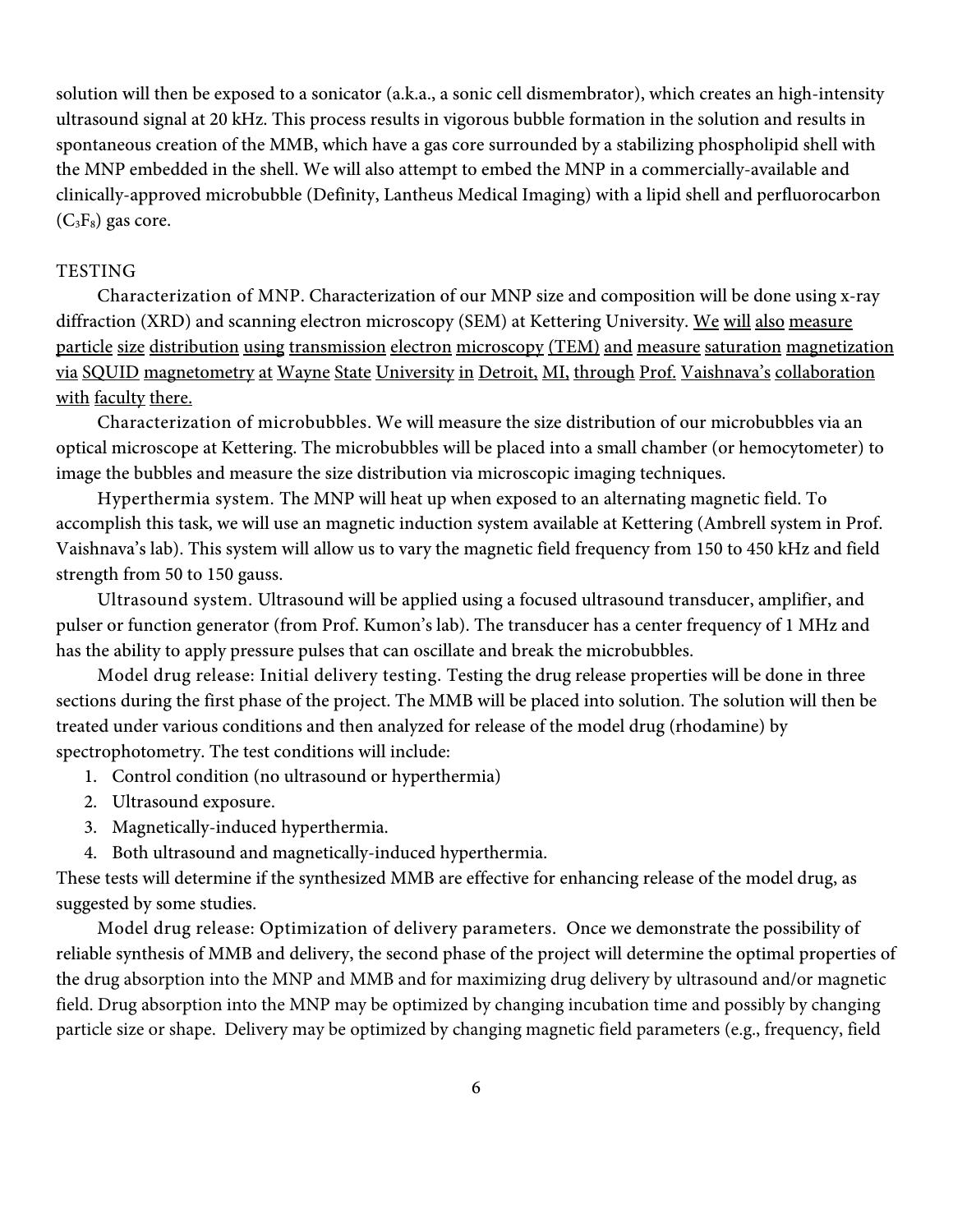strength) and/or ultrasound parameters (e.g., pulse center frequency, pulse repetition frequency, pulse duration, pressure amplitude).

#### PROJECT DELIVERABLES

Written reports. We will prepare interim and final reports of our research. We also hope to write and submit an article to a peer-reviewed journal.

Posters. We will prepare one or more posters for presentation at undergraduate research fairs at Kettering as well as for local or national conferences

Oral presentations. We will prepare one or more posters for presentation at undergraduate research fairs at Kettering as well as for local or national conferences. We may also consider preparing a short video summary of our results for web distribution.

### Plan for Carrying Out Proposed Project

#### Personnel

Spring quarter: Nicolaas Winter, Nathaniel Mosher, Emily Perkins-Harbin,

Fall quarter: Douglas Blaisdell, Natalie Gerdung, Paul Kizer, and other interested students (Note: Kettering students typically go to co-op jobs every other term and hence this set of students will be primarily working on this project during the spring and fall quarters).

### Expertise

Several student bring particular skills to this project that will be useful for its success:

- Nicolaas Winter experience with material synthesis and characterization. He has previously performed measurements on nanoparticles using x-ray diffraction and magnetic measurements using SQUID magnetometry.
- Nathaniel Mosher experience with acoustical measurement and modeling.

Other members of the research team have technical experience in applied physics, engineering physics, and chemical engineering based on their majors.

Research space

The research will be carried out primarily in the Physics Department's laboratory facilities under the supervision of Prof. Prem Vaishnava and Prof. Ronald Kumon and the Chemistry Department's laboratory facilities under the supervision of Lihua Wang.

Contributions of faculty

- 1. Prof. Lihua Wang will provide supervision regarding the synthesis and chemical characterization and modification of the magnetic nanoparticles.
- 2. Prof. Ronald Kumon will provide supervision regarding the synthesis and characterization of the microbubbles.
- 3. Prof. Prem Vaishnava will provide supervision regarding the synthesis and characterization of the magnetic nanoparticles as well as the generation of hyperthermia using magnetic induction.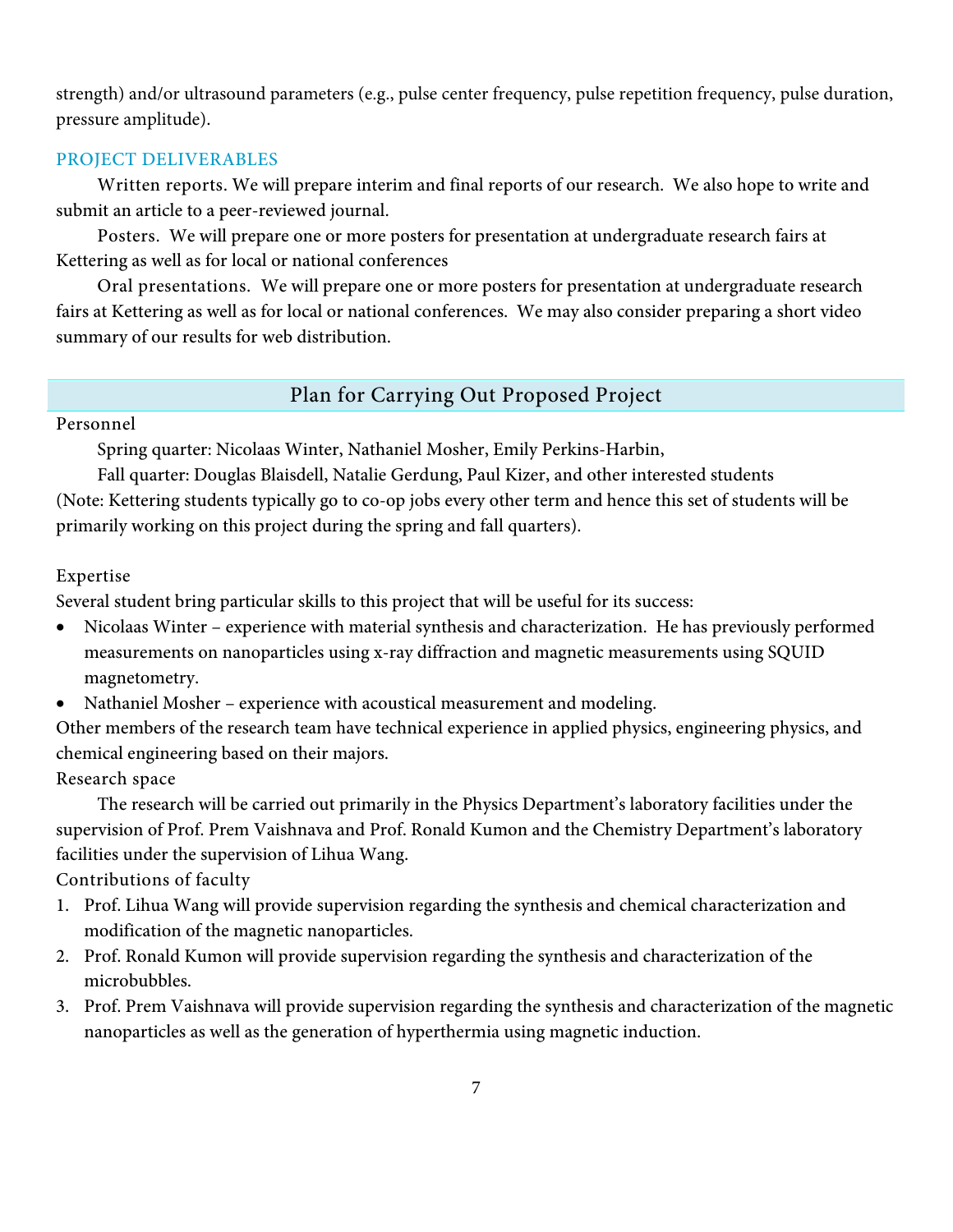4. Staff: Dr. Robert Cunningham and Dr. Gary Thieme will assist with the use of the scanning electron microscope and other equipment used for characterization.

### Project Timeline

Completion of the project will occur primarily during our Spring and Fall quarters based on the Kettering academic calendar:

| Spring Quarter (April to June 2013) |                                      |   | Fall Quarter (October to December 2013) |                                      |
|-------------------------------------|--------------------------------------|---|-----------------------------------------|--------------------------------------|
| Week                                | Milestones                           |   | Week                                    | Milestones                           |
| 1                                   | Synthesis and coating of MNP         |   |                                         | Synthesis of MNP and MMB             |
| 2                                   | Characterize MNP                     |   | 2                                       | Initial delivery testing             |
| 3                                   | Synthesis of UMB and MMB             |   | 3                                       | Magnetic field parametric studies    |
| $\overline{4}$                      | Characterize microbubbles            | 4 |                                         | Magnetic field parametric studies    |
| 5                                   | Ultrasound testing                   |   | 5                                       | Ultrasound parametric studies        |
| 6                                   | Hyperthermia testing                 | 6 |                                         | Ultrasound parametric studies        |
| 7                                   | Hyperthermia and ultrasound testing  |   |                                         | Particle property parametric studies |
| 8                                   | Data analysis and report preparation | 8 |                                         | Data analysis and report preparation |
| 9                                   | Data analysis and report preparation | 9 |                                         | Data analysis and report preparation |
| 10                                  | Presentation of interim report       |   | 10                                      | Presentation of final report         |

The interim report will be prepared and submitted by May 31, 2013, while the final report will be prepared and submitted by December 31, 2013.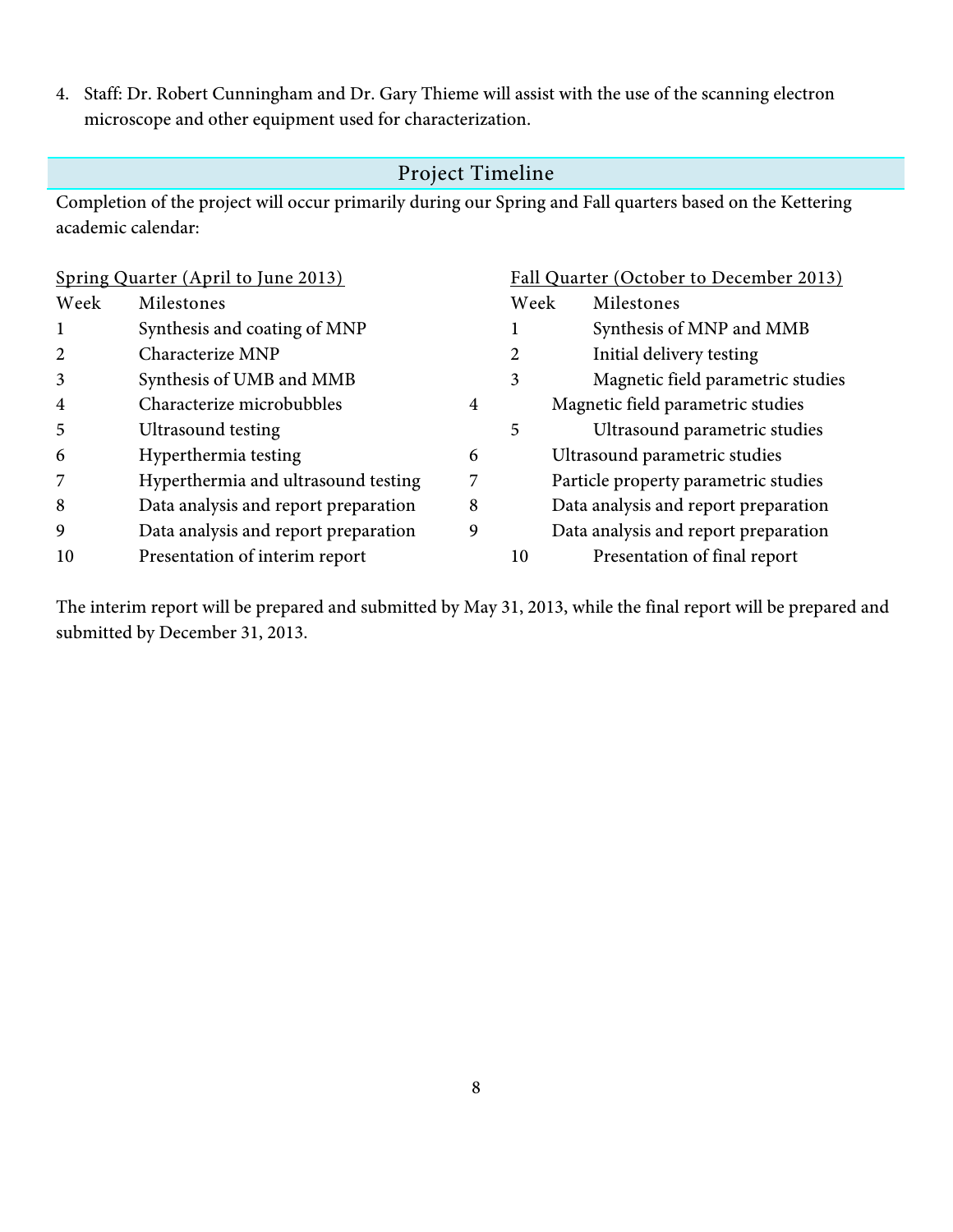## Budget Justification

Supplies and equipment will be necessary to complete the project:

1. Magnetic Nanoparticles Synthesis

- (1) Iron(II) Chloride
- (2) Iron(III) Chloride
- (3) Dextran

### 2. Microbubble Synthesis

- (1) Custom microbubbles: Hydrogenated L-alpha-phosphatidylcholine
- (2) Commercial microbubbles: Definity<sup>TM</sup> (Lantheus Medical Imaging, North Billerca, MA) (1 case of 4 bottles is the minimum order)
- (3) Aerated Phosphate buffered saline
- 3. Project Promotion

The small promotion allowance is necessary for advertising our project to current students and involving the school in our project. Our presentation will educate students who did not participate in the research to about physics and the research possibilities at Kettering.

4. Conference Poster Printing

We will need funding to print a large poster summarizing our studies so that we can present our results at local and national conferences.

5. Sonicator

We will need a sonicator to create both the magnetic nanoparticles as well as the microbubbles. We will look to purchase a used device. If the requested amount is not sufficient, then Prof. Kumon and Prof. Vaishnava have committed to provide the balance of the funding to purchase a new sonicator (~\$2100 new for a Fisher Scientific Model 50 Sonic Dismembrator).

Borrowed equipment and in-kind support will include access to:

- 1. Miscellaneous glassware, pipettors, and hemacytometer.
- 2. Ambrell magnetic induction system
- 3. Ultrasound transducer, amplifier, and pulser/function generator
- 4. Optical microscope
- 5. Environmental scanning electron microscope (ESEM)
- 6. Transmission electron microscopye (TEM)
- 5. X-ray diffraction (XRD) system
- 6. SQUID magnetometry system
- 7. Spectrophotometry system